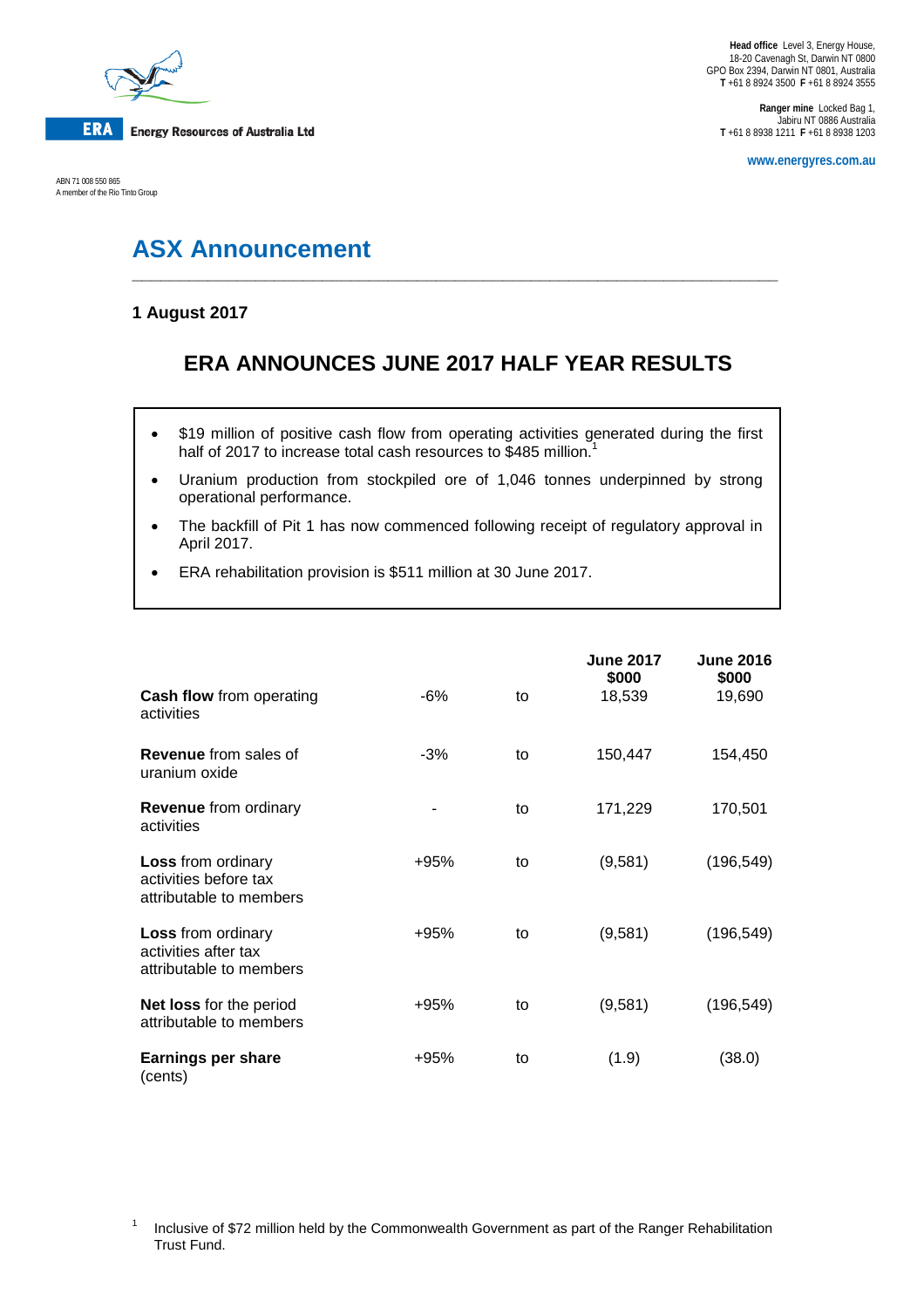

#### **Review of operations**

ERA generated positive cash flow from operating activities of \$19 million for the half-year ended 30 June 2017. This compares to positive cash flow from operating activities of \$20 million for the half-year ended 30 June 2016.

ERA had total cash at bank of \$413 million at 30 June 2017 compared to \$396 million on 31 December 2016. In addition to cash at bank, ERA had \$72 million of cash held by the Commonwealth Government as part of the Ranger Rehabilitation Trust Fund, bringing total cash resources to \$485 million.

ERA's net loss after tax for the half-year ended 30 June 2017 was \$10 million compared with a net loss of \$197 million for the same period in 2016. The 30 June 2016 result was negatively impacted by a non-cash impairment charge of \$161 million. No impairment charges have been recorded during 2017.

Uranium oxide production for the period was 1,046 tonnes. This compares to 1,082 tonnes of uranium oxide production for the 2016 half-year. All ore milled was taken from existing stockpiles. Production was unfavourably impacted by lower ore milled due to plant maintenance activities in the first half of the year.

Revenues from sales of uranium oxide were \$150 million for the period compared to \$154 million for the June 2016 half-year. Revenue was impacted by a lower realised sales price and an unfavourable movement in the Australian/US dollar exchange rate. This was partially offset by an increase in sales volume.

Sales volume for the period was 1,464 tonnes compared to 1,148 tonnes for the June 2016 half-year. Forecast sales volumes in 2017 are expected to be in line with prior year totals.

The average realised sales price of uranium oxide for the June 2017 half-year was US\$35.09 per pound compared with US\$44.68 per pound for the 2016 half year. For the June 2017 half-year, the average long-term uranium oxide price indicator was US\$32.83 per pound and the average spot price was US\$22.29 per pound, compared to US\$42.67 per pound and US\$29.50 per pound, respectively, for the same period in 2016.

As sales of uranium oxide are denominated in US dollars, the strengthening of the Australian dollar has had an unfavourable impact on revenue when compared to 2016. The average Australian/US dollar exchange rate for the first half of 2017 was US75 cents compared to US73 cents in the first half of 2016.

In April 2017, ERA received a net payment of \$15 million from insurers associated with the settlement of a business interruption claim arising from the 2013 failure of leach tank 1. This receipt is included in cash flow from operating activities.

Cash costs for the June 2017 half-year were lower than the corresponding period in 2016. This was driven by the Company continuing to focus on cash preservation and improved efficiencies. Cost reductions were primarily delivered through improved usage of contractors.

No depreciation has been recorded in 2017 due to ERA fully impairing the Ranger Cash Generating Unit in 2016.

Capital expenditure for the June 2017 half-year was in line with the comparative period at \$2 million. Capital expenditure in the June 2017 half-year relates to sustaining capital activities. In 2017, capital expenditure was immediately written off to the Statement of Comprehensive Income as a result of the Ranger Cash Generating Unit being fully impaired in 2016.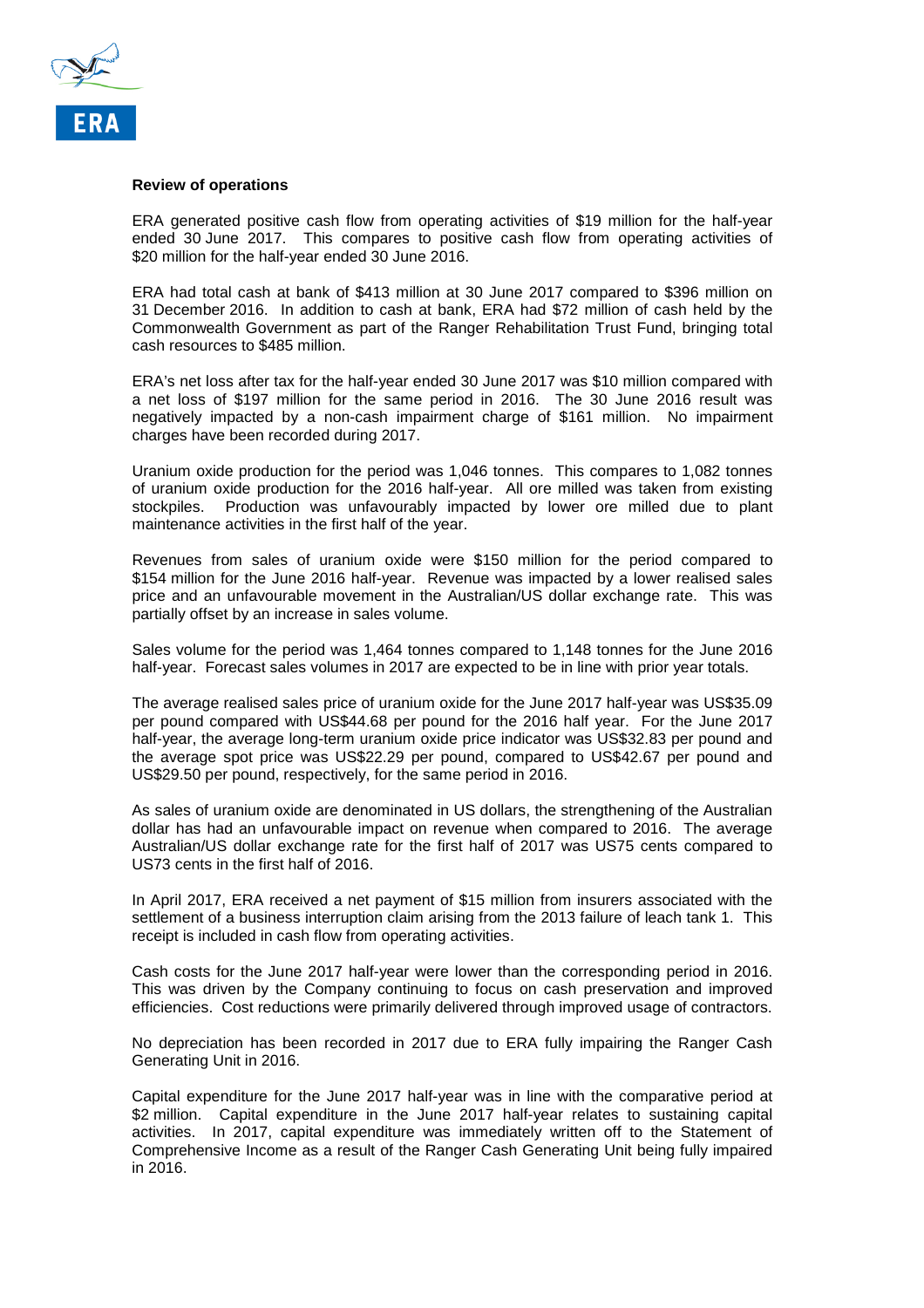

#### **Rehabilitation**

Progressive rehabilitation of the Ranger Project Area continued with the dredge operating to transfer tailings from the tailings storage facility to Pit 3.

Regulatory approval for ERA to begin the final stages of backfill for Pit 1 was obtained in April 2017. The backfill of Pit 1 has now commenced.

At 30 June 2017, the ERA rehabilitation provision remains in line with the comparative period at \$511 million.

#### **Exploration**

There was no exploration expenditure for the half-year ended 30 June 2017.

The Ranger 3 Deeps exploration decline remains under care and maintenance.

#### **Appointment of Chief Executive and Managing Director**

As announced to the Australian Securities Exchange on 29 June 2017, Mr Paul Arnold has been appointed as Chief Executive and Managing Director of ERA, effective from 2 August 2017.

Mr Arnold brings extensive experience to ERA gained over more than 25 years in the resources sector.

#### **Dividends**

ERA has decided not to declare an interim dividend in respect of the 2017 half-year. No final dividend was paid in respect to the 2016 financial year.

#### **Outlook**

ERA expects that the uranium market will remain challenging in the near term. Spot prices have continued to remain volatile in the first half of 2017 as a result of oversupply in the market. Whilst supply is expected to continue to exceed demand in the near term, China led demand-growth should support a rebalancing of the market over time as China and other Asian countries continue to progress their nuclear power programs in accordance with long term energy policy objectives.

At 30 June 2017, the spot price was US\$20.15 per pound and the long-term price indicator was US\$33.00 per pound.

#### **Competent Person**

The information in this announcement that relates to Exploration Results, Mineral Resources or Ore Reserves is extracted from the ERA 2016 Annual Statement of Reserves and Resources which was released to the market on 31 January 2017 and is available to view at http://www.asx.com.au/asxpdf/20170131/pdf/43fncy6lg71253.pdf. The Company confirms that it is not aware of any new information or data that materially affects the information included in the original market announcement and, in the case of estimates of Mineral Resources or Ore Reserves, that all material assumptions and technical parameters underpinning the estimates in the relevant market announcement continue to apply and have not materially changed. The Company confirms that the form and context in which the Competent Person's findings are presented have not been materially modified from the original market announcement.